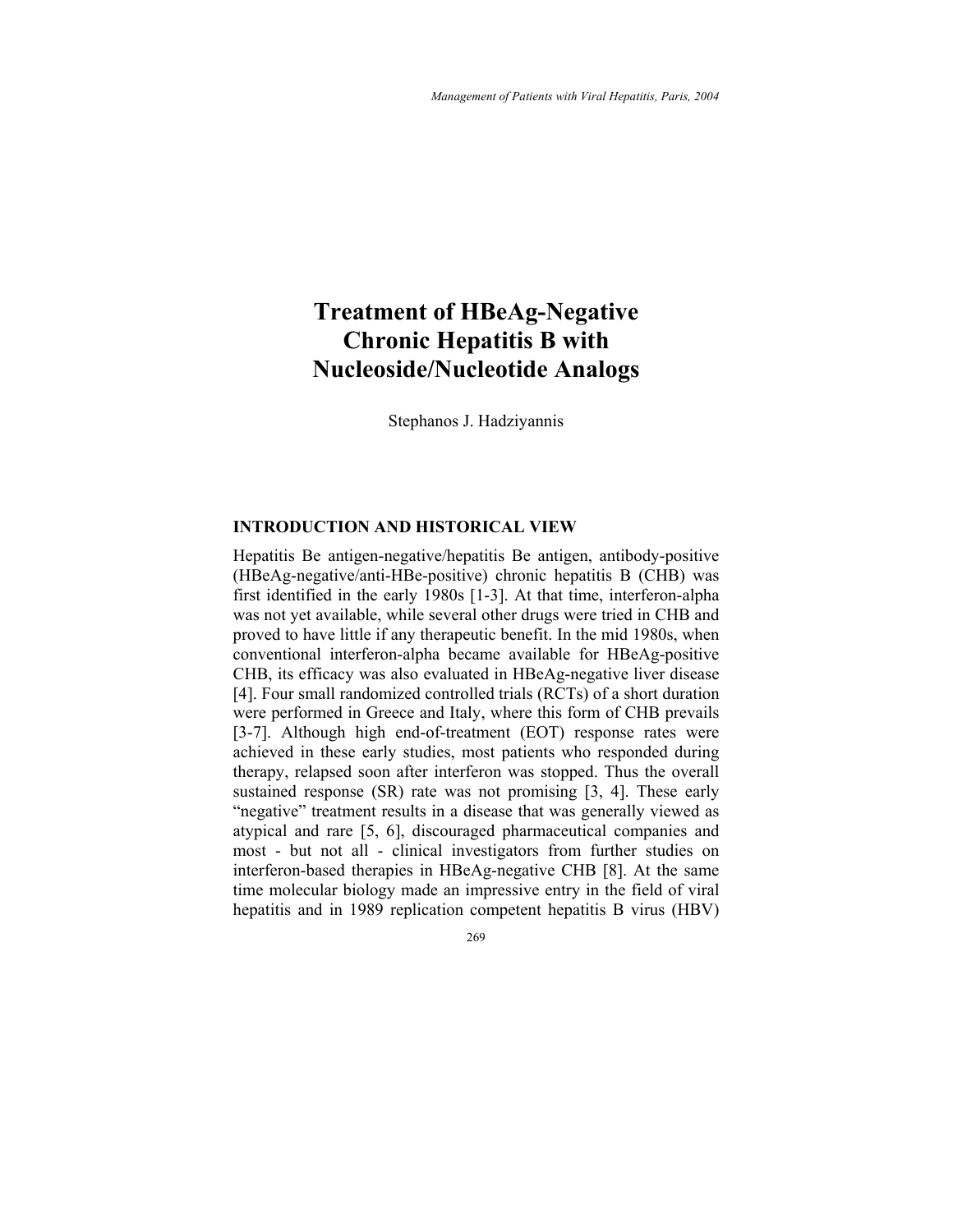mutants harboring a novel pre-core stop-codon which abolishes HBeAg production were discovered in patients with HBeAg-negative CHB [9-11] and explained, on a molecular basis, how HBeAg (a marker of HBV replication) can be negative despite ongoing HBV replication. These observations stimulated further research on several aspects of HBeAg-negative CHB, including epidemiology and treatment [12-15]. At present its frequency appears to be increasing worldwide [12-14] and in the Mediterranean area of Europe as well as in France and Germany HBeAg-negative type CHB represents 65- 95% of newly diagnosed cases of CHB [12, 14, Hadziyannis. (in press), M. Manns and P. Marcellin, personal communication].

Treatment of HBeAg-negative CHB with conventional interferon alpha has continued in the 1990s in certain centers in Greece and Italy and longer treatment periods and higher interferon doses have resulted in an increase in the SR rate, in HBsAg loss in a number of patients, and improvement in the life threatening complications of the disease over the years [16-18]. Thus interferon-alpha was recently recommended as a first line therapy for HBeAg-negative CHB by the European Association for the Study of the Liver (EASL) and Asian Pacific Association for the study of the Liver (APASL). Pegasys, a more potent pegylated compound of interferon-alpha-2a [19], is now under evaluation for efficacy, safety and tolerability in HBeAgnegative CHB in a large, multicenter, one year phase III trial (see chapters in this volume by P. Marcellin and F. Bonino). However, interferon-based therapies may be only applicable in clinical practice in patients with compensated liver disease and, even with the best results, a high SR is not expected [8]. On the other hand the practicing physician now has access to oral nucleos(t)ide analogs, a new class of potent antiviral agents, [6, 8]. These agents have already been given to most subsets of patients with CHB, saving lives and revolutionizing the treatment of many individuals particularly with severe and advanced forms of viral B liver disease both in the pre- and posttransplant setting.

The nucleoside analog era in HBeAg-negative CHB started with lamivudine in 1999 [20], adefovir dipivoxil was introduced in 2003 [21], now includes entecavir [22], telbivudine [23-24] and other compounds (see chapter by R. Esteban). The first two nucleos(t)ides have already been approved for the treatment of CHB in the USA, Europe and in most other parts of the world; entecavir has completed Phase III registration trials and telbivudine is currently under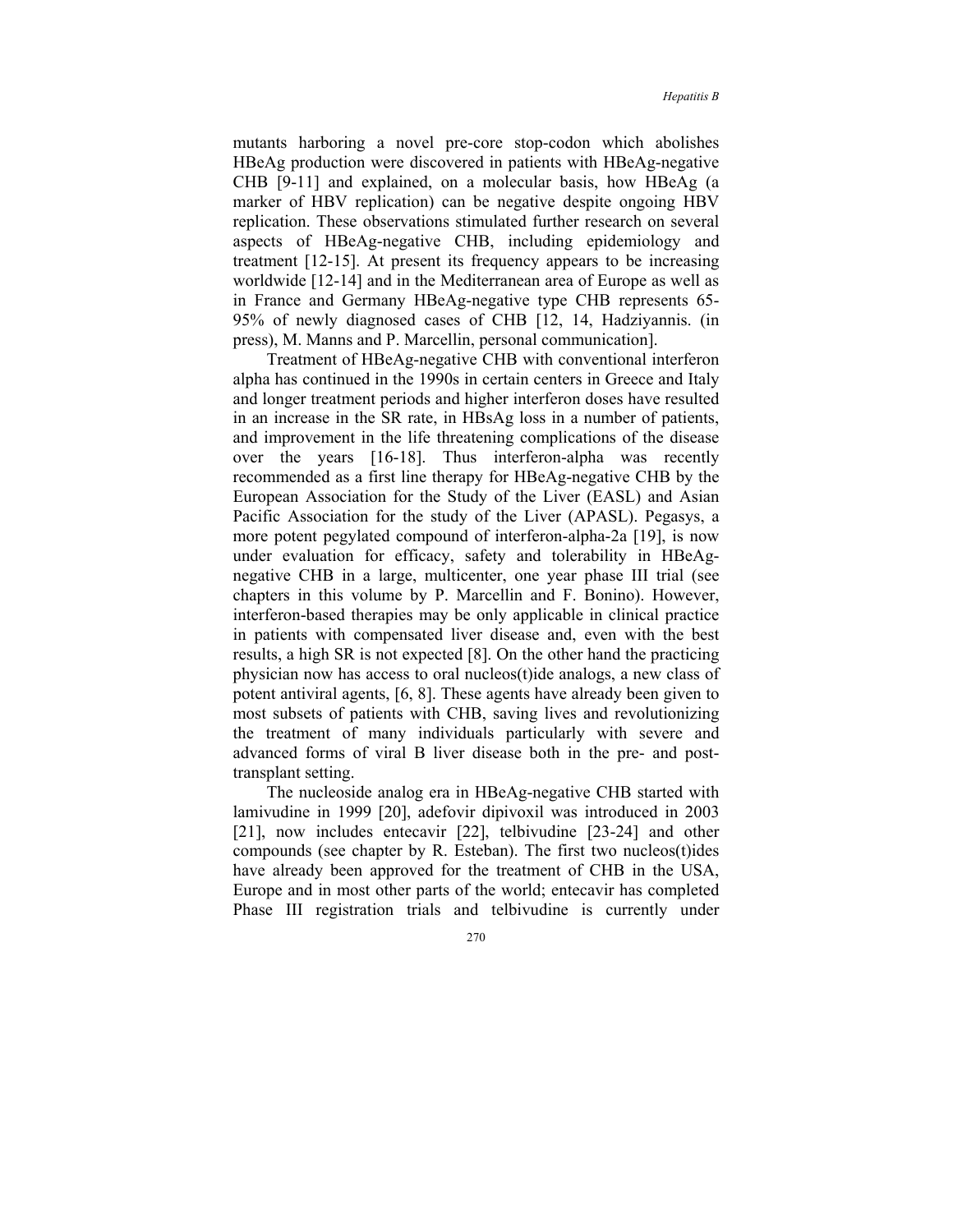evaluation in phase III pre-registration trials. The aim of all analogs is the suppression of HBV replication by treatment courses of finite duration (6 months to 2 years). However short-term treatment courses with nucleoside analogs in HBeAg-negative CHB have been extended to maintain effective HBV suppression by long-term and possibly indefinite administration without the development of viral resistance [26-27].

In this article the efficacy, safety, tolerance and other aspects of short- and long-term anti-viral therapy with the two approved (lamivudine and adefovir dipivoxil) and other non-yet approved nucleos(t)ide analogs in the various subsets of patients with HBeAgnegative chronic viral B liver disease will be critically reviewed. Some evidence-based recommendations for therapeutic decision making in clinical practice and of treatment strategies in the various settings of HBeAg-negative chronic HBV infection and/or of liver disease are also mentioned.

# **GENERAL REMARKS ON NUCLEOS(T)IDE ANALOGS IN CHRONIC HEPATITIS B AND THEIR MODE OF ACTION**

In the past few years several agents mimicking the structure of natural nucleosides have been synthesized chemically. They are generally referred to as nucleoside analogs but some are already phosphorylated to their triphosphate counterparts and are therefore now specifically defined as nucleotide analogs. Nucleoside analogs can be produced in their natural D- but also in the unnatural L-configuration e.g. Ldeoxythymidine (LDT), and therefore they are also referred to as enantiomers [6].

When nucleos(t)ides are incorporated into newly synthesized DNA of HBV, they cause chain termination, thus inhibiting viral replication. Some nucleoside analogs competitively inhibit the polymerase of HBV either in its reverse transcriptase activity (synthesis of HBV DNA from the pregenomic HBV RNA transcript) or in its DNA-dependent DNA-directed activity (synthesis of the positive DNA strand within core particles). Theoretically, nucleoside analogs could also inhibit the amplification and replenishment of the pool of covalently closed circular DNA (cccDNA) in the nuclei of already infected hepatocytes as well as its formation in newly infected cells. This activity has recently been well documented in congenitally infected ducks treated by a combination of lamivudine and a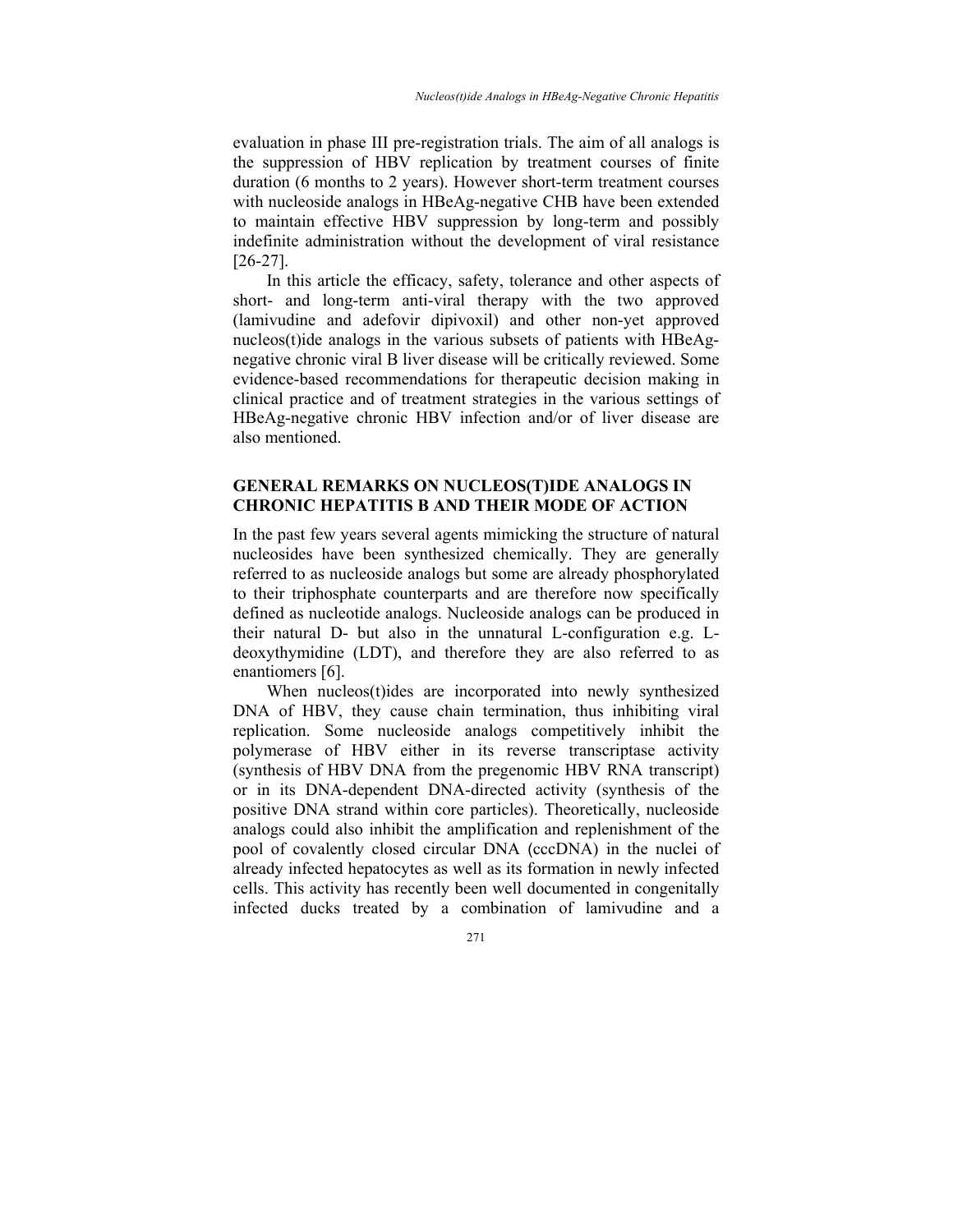deoxyguanosine pro-drug and has been found to be dependent on the cell cycle phase [6, 25].

Despite the potency of several oral nucleotide analogs against HBV and the supposedly low rate of viral resistance even after longterm administration, none has been found to posses the properties and clinical characteristics of an ideal anti-HBV agent. In fact few, if any, HBeAg-negative CHB patients treated with finite courses of nucleoside achieve sustained virologic and biochemical remission [12, 27]. Thus, the present goal of treatment of HBeAg-negative chronic viral B liver disease with already approved and newer nucleoside analogs is effective and continuous suppression of HBV replication without the development of viral resistance based on various long lasting or even indefinite regimens [12, 26-28].

# **PREREQUISITES FOR INITIATING TREATMENT IN HBEAG-NEGATIVE CHRONIC HEPATITIS B**

A number of criteria must be met concerning the diagnosis, differential diagnosis and severity of liver disease before initiating treatment of HBeAg-negative chronic viral B liver disease.

#### **Safe diagnosis**

For a diagnosis of HBeAg-negative CHB to be made, patients must have chronic HBV infection with documented HBsAg seropositivity and HBeAg negativity (usually positivity of anti-HBe as well) for at least 6 months, preferably one year; persistent or intermittent elevations in alanine aminotransferase/aspartate aminotransferase (ALT/AST) activity, detectable serum HBV DNA exceeding 105 copies/mL at least once in the last 3 month period and ≥grade 3 necroinflammation on liver biopsy [3, 4, 12, 13, 29]. Other concomitant or superimposed causes of liver disease should also be absent.

### **Differentiation from the inactive HBsAg carrier state**

The serological profile of HBeAg-negative CHB i.e. **"HBsAg(+)/HBeAg(-)/anti-HBe(+)**" is identical to that of the inactive HBsAg carrier state. Moreover, several patients with HBeAg-negative CHB exhibit an intermittent rather than a continuous pattern of biochemical activity, sometimes with quite long-lasting intervening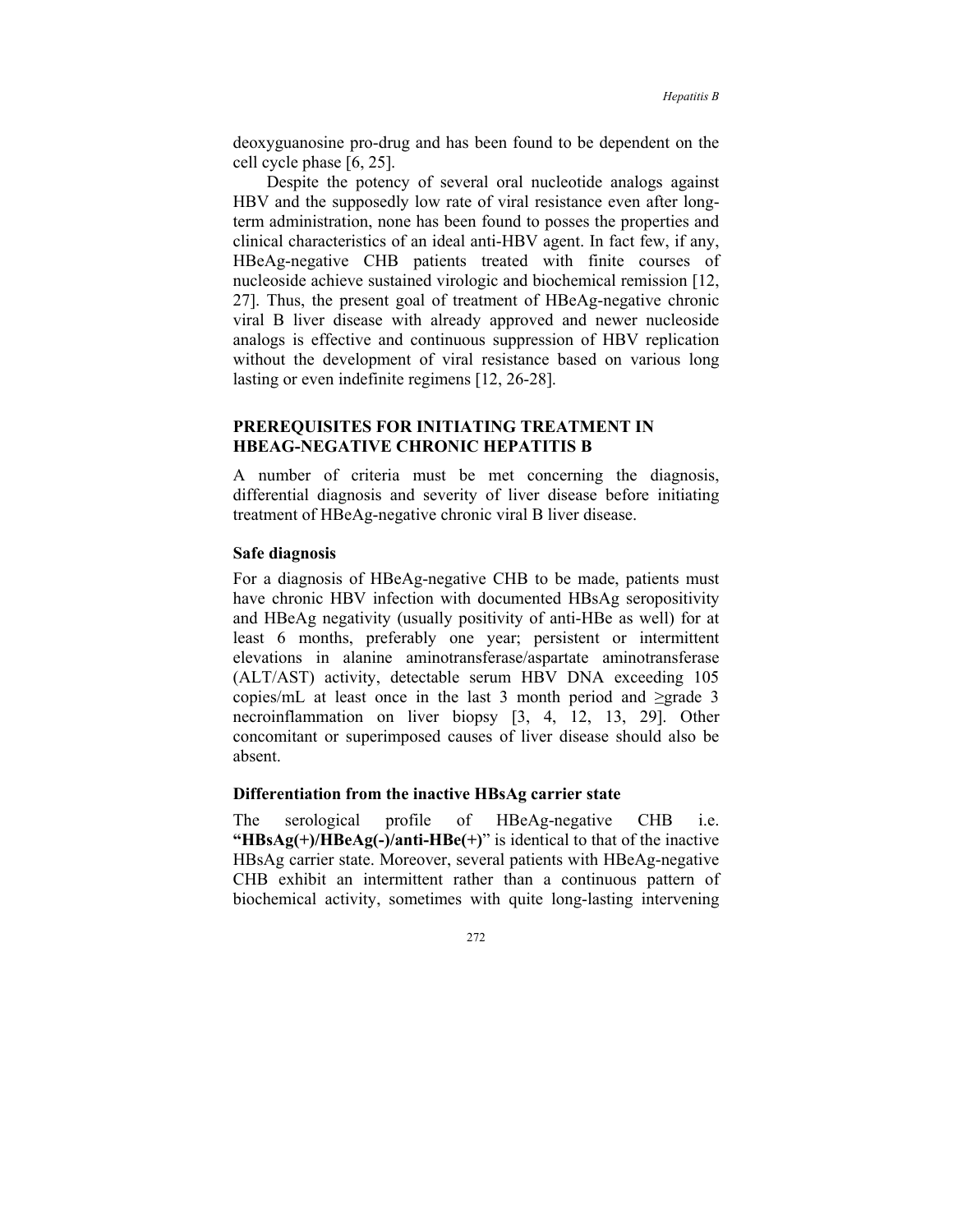periods of biochemical and even virologic remission [30, 31] mimicking the inactive HBsAg carrier state. Therefore, differentiation between these two conditions may require follow–up [30-32]. In studies with frequent assays of ALT/AST and of serum HBV DNA levels, major fluctuations in viremia and serum aminotransferase levels have been observed in more than 40% of untreated HBeAgnegative CHB cases [10, 30-31]. In this context an arbitrary serum HBV DNA level of  $10<sup>5</sup>$  cP/mL has been suggested as a cut-off point for differentiation between patients with HBeAg-negative CHB and inactive HBsAg carriers [7]. However, several patients with HBeAgnegative CHB may have serum HBV DNA levels below  $10^5$  cP/mL at certain moments [32, 33]. According to our data, 20-30% of patients with histologically documented HBeAg-negative CHB, first present with normal ALT levels and low HBV DNA values below the cut-off level of  $10^5$  and even of  $10^4$  copies/mL, and may initially be misclassified as inactive HBsAg carriers [29, 30]. Thus, HBsAg(+)/HBeAg(-) individuals should be followed-up clinically, have frequent ALT assays and in case of increasing ALT levels be further tested for serum HBV DNA levels and considered as possible candidates for anti-viral therapy [26].

### **Severity of liver disease**

Untreated HBeAg-negative CHB often runs a progressive course frequently terminating in cirrhosis and portal hypertension, liver failure and/or hepatocellular carcinoma [3, 34, 35]. On the other hand, patients with histologically minimal or mild HBeAg-negative liver disease and usually minimal ALT elevations may run a nondeteriorating or a very slowly progressive course, never reaching cirrhosis. Thus, considering the cost of long-term nucleos(t)ide analog therapy and the frequent development of viral resistance, at least with lamivudine treatment [21, 29, 36-38], the decision to treat or not to treat patients with HBeAg-negative CHB should be based on liver histology [26, 27, 29, 39]. Thus, in patients with minimal or mild liver disease, initiation of treatment is not usually recommended unless serum chemistries and liver necroinflammation/fibrosis deteriorate.

# **Previous treatment with interferon**

In the absence of overt cirrhosis, patients with HBeAg-negative CHB may first be treated with an interferon course of a finite duration [7, 8,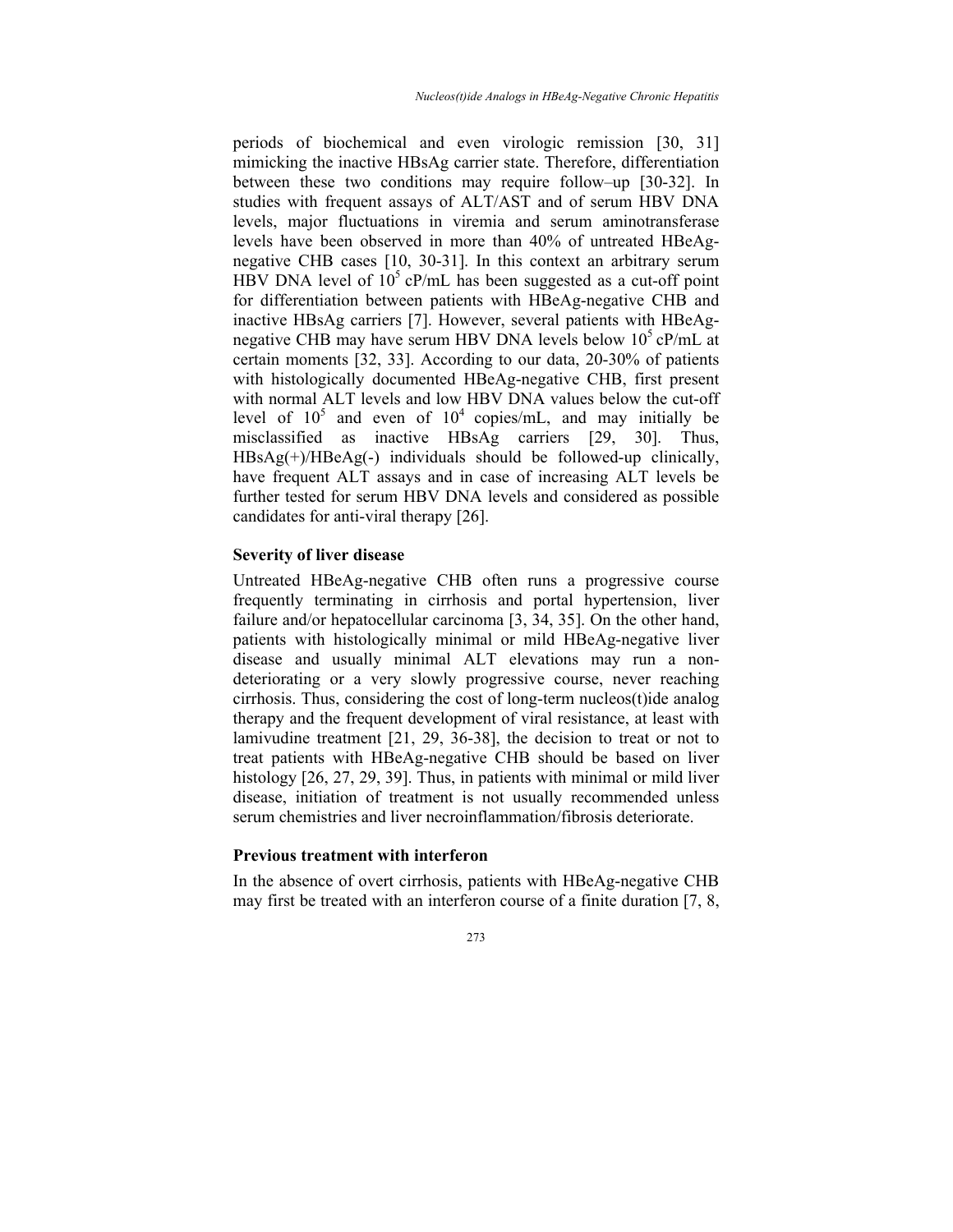31], probably pegylated interferon-alpha-2a for one year [41], thus providing a chance for sustained remission. If patients fail to respond to a first or second course of interferon treatment, if they are reluctant to be treated or retreated by interferon, if their liver disease has already advanced to de-compensated or clinically overt cirrhosis or if interferon is contraindicated for any reason, then long-term therapy with nucleoside analogs unequivocally becomes the treatment of choice.

# **GOALS AND END-POINTS OF THERAPY IN HBEAG-NEGATIVE CHRONIC HEPATITIS B**

In HBeAg-positive CHB, sustained seroconversion of HBeAg to anti-HBe is considered to be a reliable end-point [7]. However, loss of HBeAg and seroconversion to anti-HBe are not applicable to HBeAgnegative/anti-HBe-positive CHB. Biochemical and virologic remission during a course of therapy that is sustained after stopping treatment, is considered to be a viable goal in approximately 25% of HBeAgnegative patients treated by interferon [16-18]. In several such responders, loss of HBsAg may also follow [16, 31]. Moreover, in observational studies with long-term follow-up, a reduced risk of the development of liver de-compensation and/or HCC, as well as improved survival have been reported [17, 35]. However, the goal of a sustained response is rarely if ever achieved with finite courses of nucleoside analog therapy lasting for 1, 2 or even 3 years [13, 38]. Thus, very long-term or even indefinite nucleoside analog treatment to maintain effective HBV suppression without viral resistance appears to be the next therapeutic alternative in HBeAg-negative CHB [16, 26- 28]. It remains to be seen whether or not, at what frequency and with which regimens and compounds, sustained virologic responses can be achieved after stopping successful very long-term (for 5 and more years) nucleoside analog therapy.

# **A NOTE ON THE DEFINITIONS AND VOCABULARY OF RESPONSE TO TREATMENT**

In both HBeAg-positive and HBeAg-negative CHB, virologic and biochemical responses can be evaluated during therapy (on-therapy responses) or after discontinuation of therapy (off-therapy or sustained responses) [13, 42]. In particular, on-therapy responses may be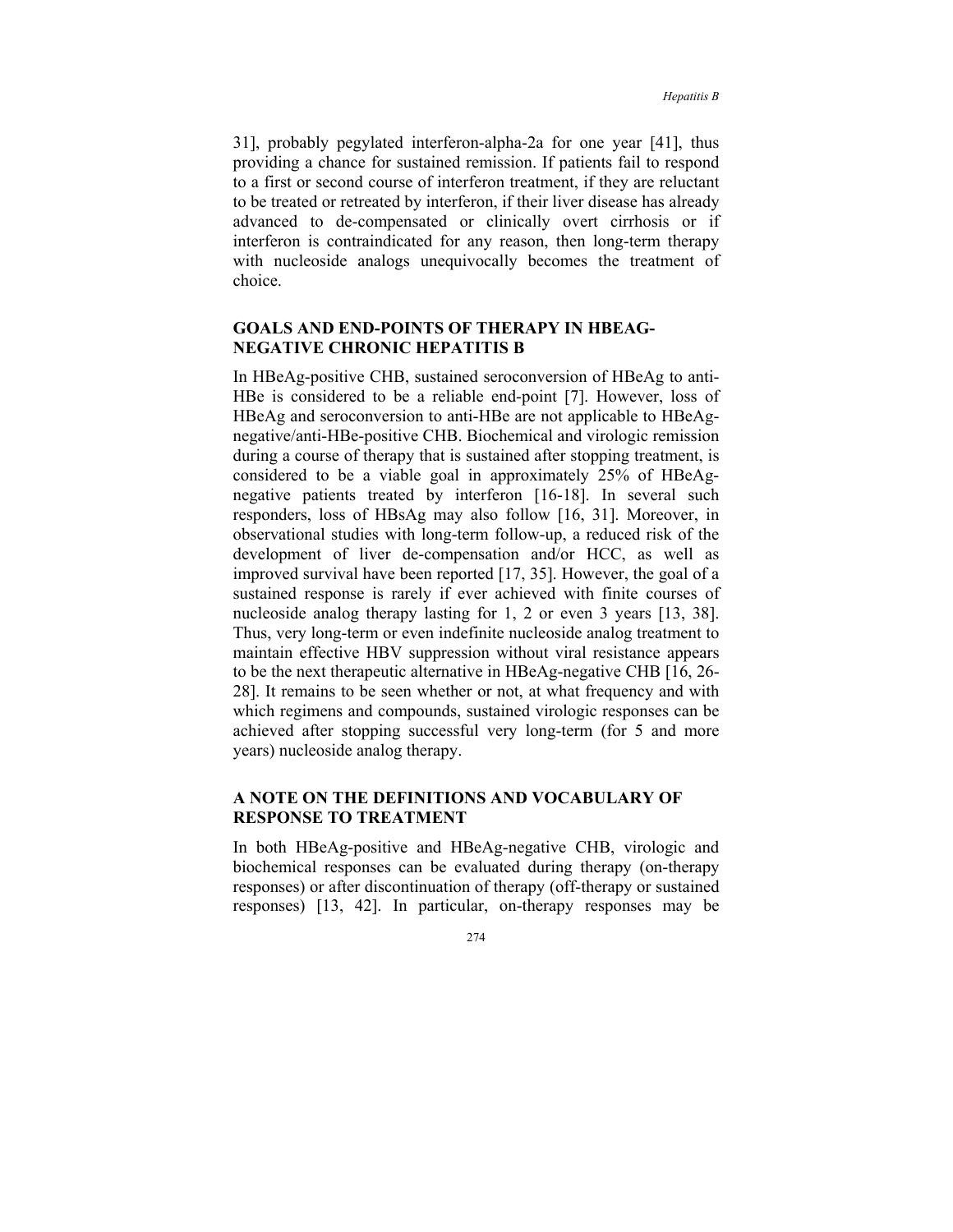subdivided into initial (achieved within the first months of therapy), maintained (persisting throughout the course of therapy), and end-oftherapy (evaluated at the end of a course of therapy with defined duration) [42]. Biochemical responses are defined by decreases in ALT/AST to the normal range, while virologic responses, preferably evaluated by qualitative polymerase chain reaction (PCR) assays, are arbitrarily considered to be achieved when serum HBV DNA levels fall below  $10^5$  cP/mL [5, 7, 13]. In particular in HBeAg-positive CHB, a virologic response also requires loss of HBeAg and seroconversion to anti-HBe. Although serum HBV DNA levels of  $10^5$ cP/mL are currently used in many definitions of a virologic response [7], effective HBV suppression is probably achieved when serum HBV DNA levels drop below 400cP/mL or even 200cP/mL which are the cut-off levels of the Roche Monitor assay or of most in-house real time PCR assays [43]. A response is defined as complete when a biochemical and virologic response is accompanied by loss of HBsAg [16, 42]. When virologic and biochemical responses are maintained for several months, histologic improvement can also be demonstrated and is usually being defined as a reduction of the necroinflammatory Histology Activity Index (HAI/Knodell) score by  $\geq 2$  points without worsening in fibrosis [7, 13].

# **TREATMENT OF HBEAG-NEGATIVE CHRONIC HEPATITIS B WITH LAMIVUDINE (LAM)**

Lamivudine (3ΤC or (-)-2΄,3΄-dideoxy-3΄-thiacytidine), which was begun for the treatment of CHB in the late nineties, is a safe drug with rare and generally mild side-effects [44].

In patients with HBeAg-negative CHB, a 12-month course of LAM at a daily dose of 100-150mg has been shown to provide initial biochemical and virologic responses even by sensitive PCR assays in more than two thirds of patients [20, 37]. Unfortunately, biochemical and virologic relapses are observed in the vast majority of patients after stopping a 12-24 month lamivudine course [45, 46]. Given its excellent tolerability and safety profile, long-term treatment with lamivudine could be an acceptable, beneficial maintenance therapy in HBeAg-negative CHB. Unfortunately in clinical practice only 30-40% of patients remain in remission after the third year of lamivudine monotherapy without developing viral resistance [37, 38, 42].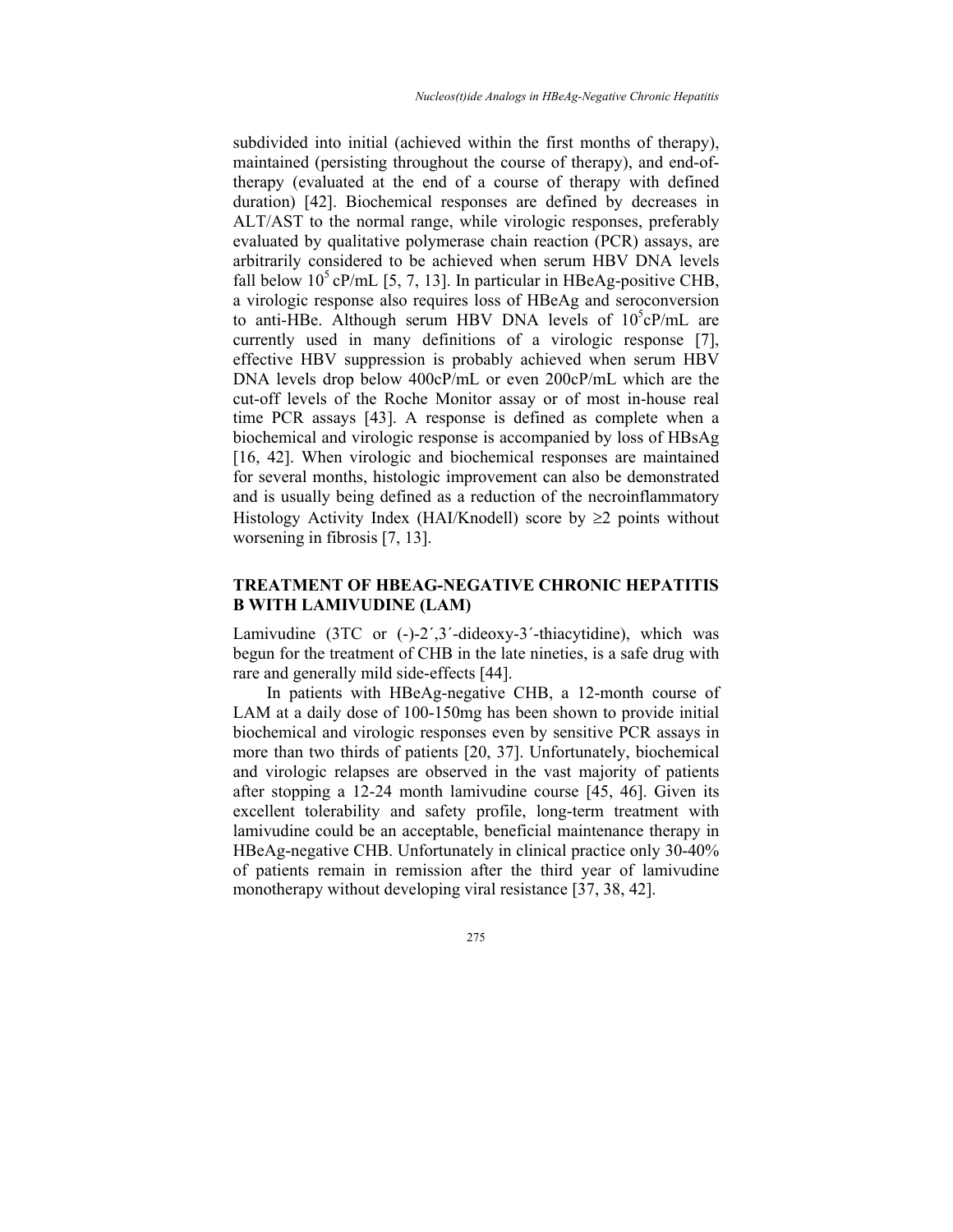Virologic breakthroughs under LAM monotherapy in CHB usually develop after the first 6 months of treatment [45, 47] and if therapy is extended their rate increases progressively, reaching approximately 60% at the end of the 3rd year in both HBeAg–positive and HBeAg–negative CHB [38, 45, 47]. Although several questions were initially raised about the clinical significance of LAM resistance, it is now quite clear that in patients with HBeAg-negative CHB its development is almost invariably followed by increasing viremia levels ending in biochemical breakthroughs [37], which ultimately have an adverse effect on liver histology [47]. Breakthroughs may be quite severe and this becomes of particular concern in patients with advanced liver disease and cirrhosis since it may lead to liver decompensation and death regardless of HBeAg status [38]. Finally it should be noted that the LAM resistant mutation M204I, which develops quite frequently in HBeAg-negative CHB patients of genotype D [37, 47], also appears to be resistant to treatment with some newer nucleoside analogs that are active against other LAM resistant HBV strains [6, 22-24]; but fortunately it remains sensitive to ADV (Hadziyannis S., unpublished).

Another disadvantage of lamivudine therapy for HBeAg-negative CHB is that, as previously mentioned, no course of finite duration has been shown to achieve sustained off-therapy responses in a sizeable proportion of patients and that the optimal duration of therapy remains currently unknown [38]. For example, it is noteworthy that most Greek patients with HBeAg-negative CHB, who have discontinued effective LAM therapy after 3-5 years duration have virologic and biochemical relapses [SJ Hadziyannis. unpublished].

### **TREATMENT OF HBEAG–NEGATIVE CHRONIC HEPATITIS B WITH ADEFOVIR DIPIVOXIL**

Adefovir is an acyclic nucleotide analog with strong inhibitory activity for HBV replication and other viruses [6, 48]. It is administered orally in the form of its prodrug adefovir dipivoxil (ADV) and is commercially available under the trade name Hepsera. ADV is adefovir esterified with two pivalic acid molecules and has good oral availability [49]. It is rapidly converted to adefovir in plasma and tissues, has a plasma half-life of 5-7 hours and 90% of the drug is excreted in urine within 24 hours [6]. After being transported intracellularly by a receptor-based mechanism, adefovir is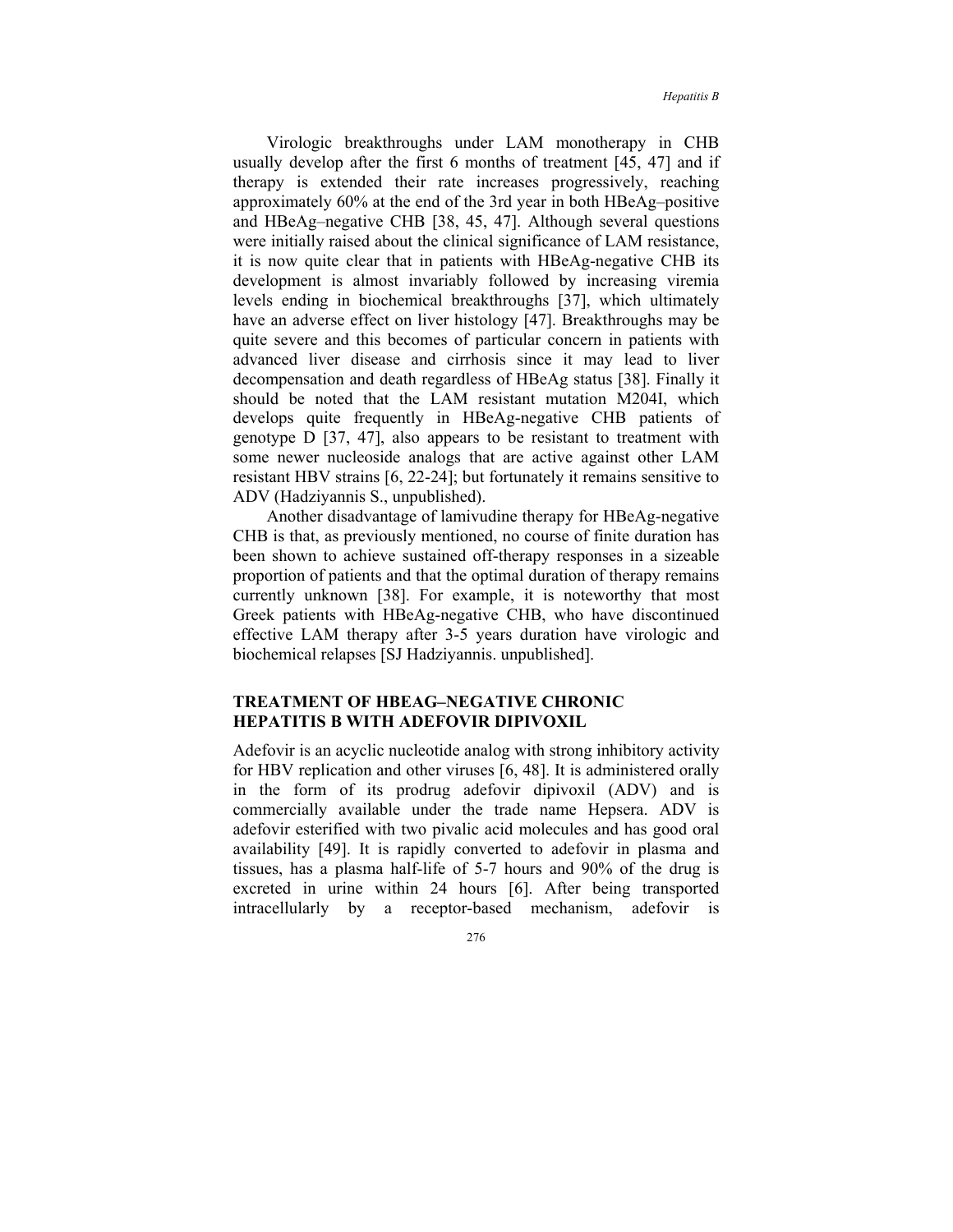phosphorylated to its diphosphate form, which is an analog of deoxyadenosine-5'-triphosphate but without a 3'-hydroxylic root. Therefore, it results in competitive inhibition of DNA synthesis by DNA polymerases and reverse transcriptases [50-51]. ADV has been shown to have no significant interaction with other drugs [6, 51] and the 10mg/day dose is very well tolerated with a safety profile similar to placebo [21, 52]. A higher daily dose of 30mg was found to be associated with an increased risk of renal damage without a significant increase in efficacy [52]. Thus, the approved ADV dose for CHB is 10mg/day, which can be safely administered even in patients with hepatic or mild renal impairment. However, dosing interval adjustments are recommended for patients with creatinine clearance of <50mL/min and in patients requiring hemodialysis [53-54].

ADV therapy was approved in 2002 for the treatment of all subgroups of chronically HBV infected patients with active viral replication and evidence of liver damage, who require therapeutic intervention: patients with CHB or decompensated HBV cirrhosis or HBV transplant patients, irrespective of HBeAg status and of the development of LAM resistance.

### **Efficacy, safety and tolerance**

ADV monotherapy, at a dose of 10mg once a day, has been evaluated in a multicenter, randomized, double-blind, placebo-controlled trial including 185 patients with HBeAg-negative [21]. ADV was significantly more effective than placebo for all end-points. At 48 weeks, histologic improvement occurred in 64% of patients treated with ADV compared to 33% of those treated with placebo ( $P<0.001$ ). ADV was also found to effectively suppress virologic and biochemical activity, reducing HBV DNA levels by approximately 4 logs and normalizing ALT in 72% of patients during the first 48 weeks of therapy [21].

Long-term extension of this trial has provided further information on the safety and efficacy of ADV therapy in HBeAg-negative CHB [28, 39]. During the second and third year on-therapy biochemical and virologic responses were maintained without any significant toxicity [28, 39] and with infrequent and late development of viral resistance. At the end of the second and third years of therapy, serum HBV DNA levels were undetectable by PCR in 71% and 79% of ADV treated patients respectively and ALT remained normal in 73% and 69% [28,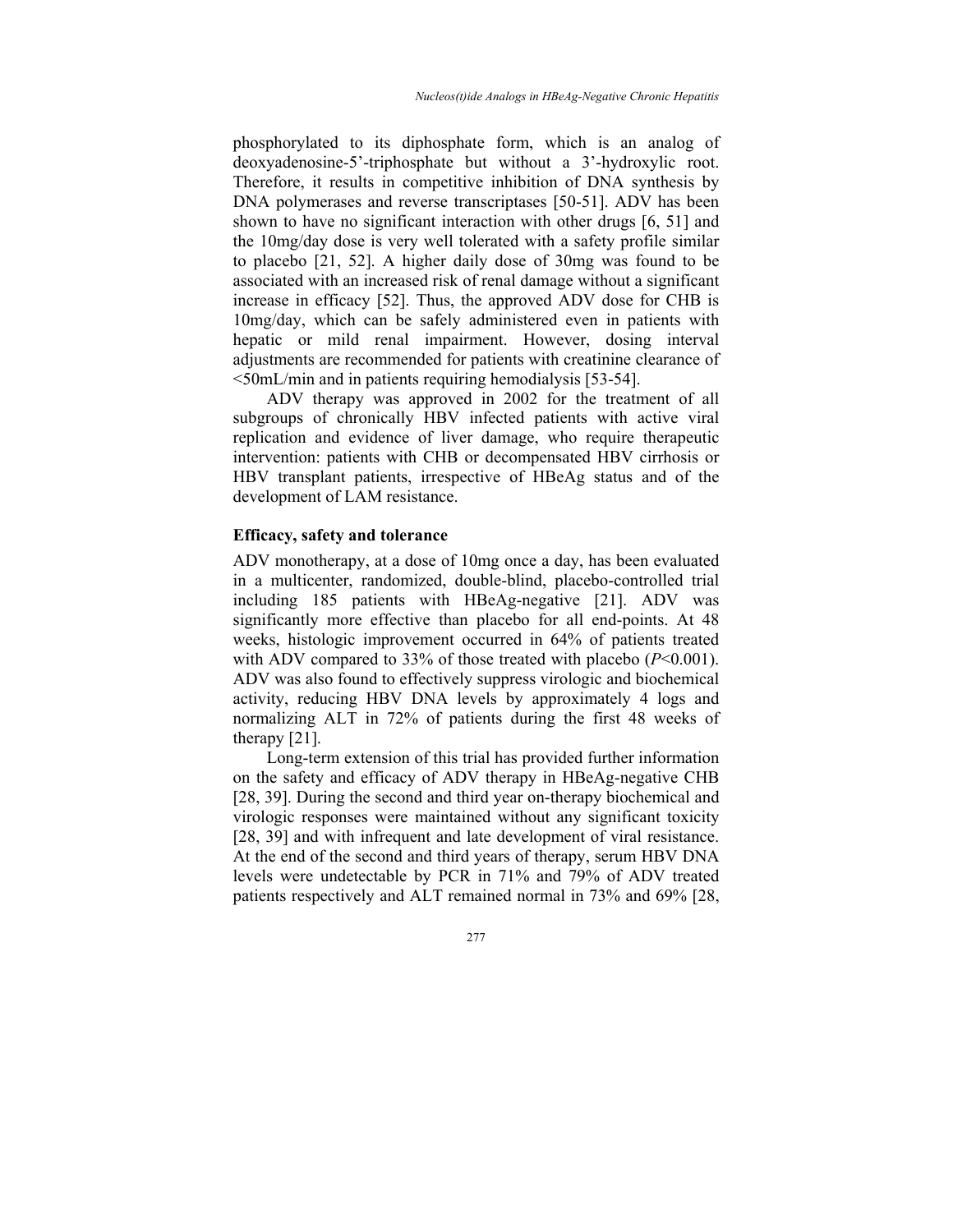39]. Liver biopsies performed at week 96 in a subset of the overall cohort of this study suggested that an additional histological benefit is obtained if the duration of ADV treatment is extended [28].

This ongoing trial on the course of HBeAg-negative CHB also provided important information concerning results after stopping ADV treatment. Approximately one fourth of the total patient population in the trial (one third of the patients initially treated with ADV) switched to placebo after the first year of therapy. Most of them experienced biochemical and virologic relapses as well as reversal of the histologic improvement obtained during the first year of active treatment. Moreover, post-treatment flares in serum ALT levels were seen in some patients after stopping ADV [28]. Although these events were probably self-limiting and not associated with hepatic decompensation, they nevertheless stress the need for careful monitoring of patients who stop ADV therapy.

### **HBV resistance**

There are two recognized ADV resistant HBV mutants, the rtN236T and the rtA181V [40, 56]. The rtN236T mutation is the most frequent and is associated with a selection of a novel asparagine to threonine substitution at residue rt236 in domain D of the HBV polymerase. It should be noted, however, that the incidence of ADV resistant mutations is delayed and infrequent, with a cumulative probability of 0% after 48 weeks, 2% after 96 weeks and 3.9% after 144 weeks of ADV therapy [39-40].

Patients developing the rtN236T mutation experience rebound in HBV DNA of  $>1$  log<sub>10</sub> from nadir with an increase in ALT activity [40]. The model structure of the reverse transcriptase of HBV suggests that the side chain of the rtN236T mutant may have a more favourable interaction with the gamma-phosphate of dATP compared to adefovir diphosphate, thus providing selectivity against adefovir diphosphate versus the natural substrate. The rtN236T mutation results in >60% reduction in the replicative capacity of HBV, but it is susceptible to Ldeoxythymidine (LdT) and entecavir *in vitro* and fully susceptible to lamivudine both *in vitro* and *in vivo*. The significance of the rtA181V mutation is not clear and needs to be further characterized.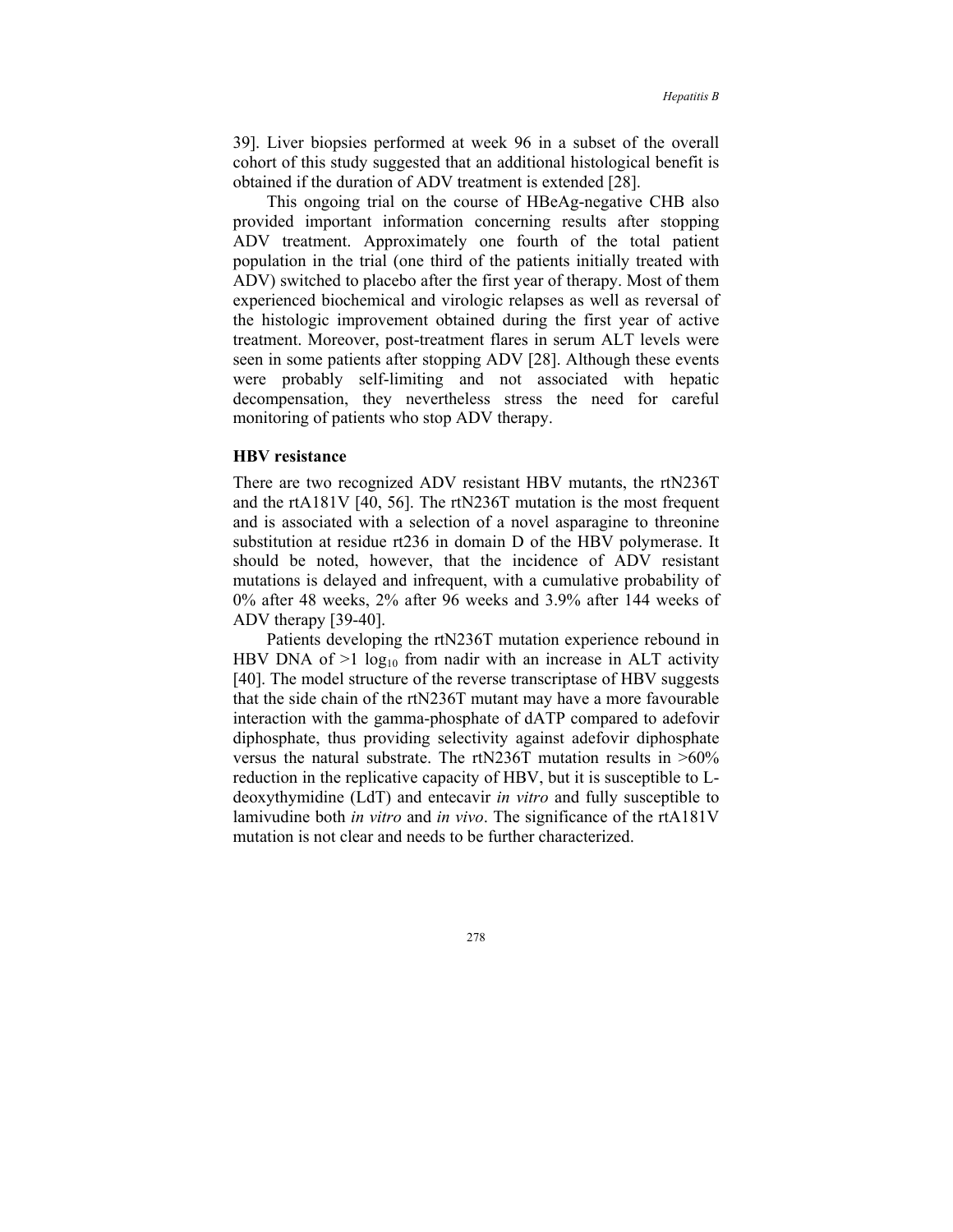### **Efficacy of ADV in patients with LAM resistance**

ADV monotherapy is effective in all subsets of patients with resistance to LAM [42, 57, 58] with similar antiviral efficacy against all LAM resistant HBV mutants, as well as in cirrhotic and transplant patients irrespective of their HBeAg status [59-63]. In 95 LAM resistant CHB patients who continued to take this drug, virologic responses at 48 weeks (defined as reduction in serum HBV DNA levels to  $\langle 10^5 \text{cP/m}$ L or  $\geq 2 \text{ log}_{10}$ ) were observed in 85% (39/46) of those who received additional ADV therapy and in only 11% of those who received placebo (*P*<0.001). Normalization of ALT was achieved in 31% and  $6\%$  of the cases respectively  $(P=0.002)$  [62]. In a large study including 324 HBV decompensated cirrhotics (n=128) or transplant patients (n=196) with resistance to LAM, the addition of ADV resulted in a significant reduction in serum HBV DNA levels, frequent normalization of liver function tests and improvement in Child-Pugh score (>90% of patients in both cohorts) [61]. Similar findings have also been reported in studies including fewer patients [59, 60, 62, 63]. These observations have been further analysed and commented on in relation to combination therapy both as an initial and rescue treatment to optimize efficacy and avoid the problem of multiple drug resistance [64-69].

The question of whether CHB patients with resistance to lamivudine should be switched to ADV monotherapy (immediately or after a period of concurrent LAM therapy) or receive long-term combination therapy with ADV and LAM is still debatable, primarily because of the high cost of combination therapy with oral nucleoside analogs. However, in patients with severe liver disease the financial cost should not be a criterion since the benefit can mean saving a life [69].

### **TREATMENT OF HBEAG-NEGATIVE CHRONIC HEPATITIS B WITH NEWER NUCLEOSIDE ANALOGS**

Several nucleoside analogs are currently under evaluation for efficacy, safety and tolerance in phase II and III trials either alone or in combination in various types of chronic HBV infection including HBeAg-negative CHB. Those in advanced pre-registration stages and/or the most promising drugs appear to be entecavir, telbivudine, emtricitabine, clevudine, and tenofovir [43]. Advantages of these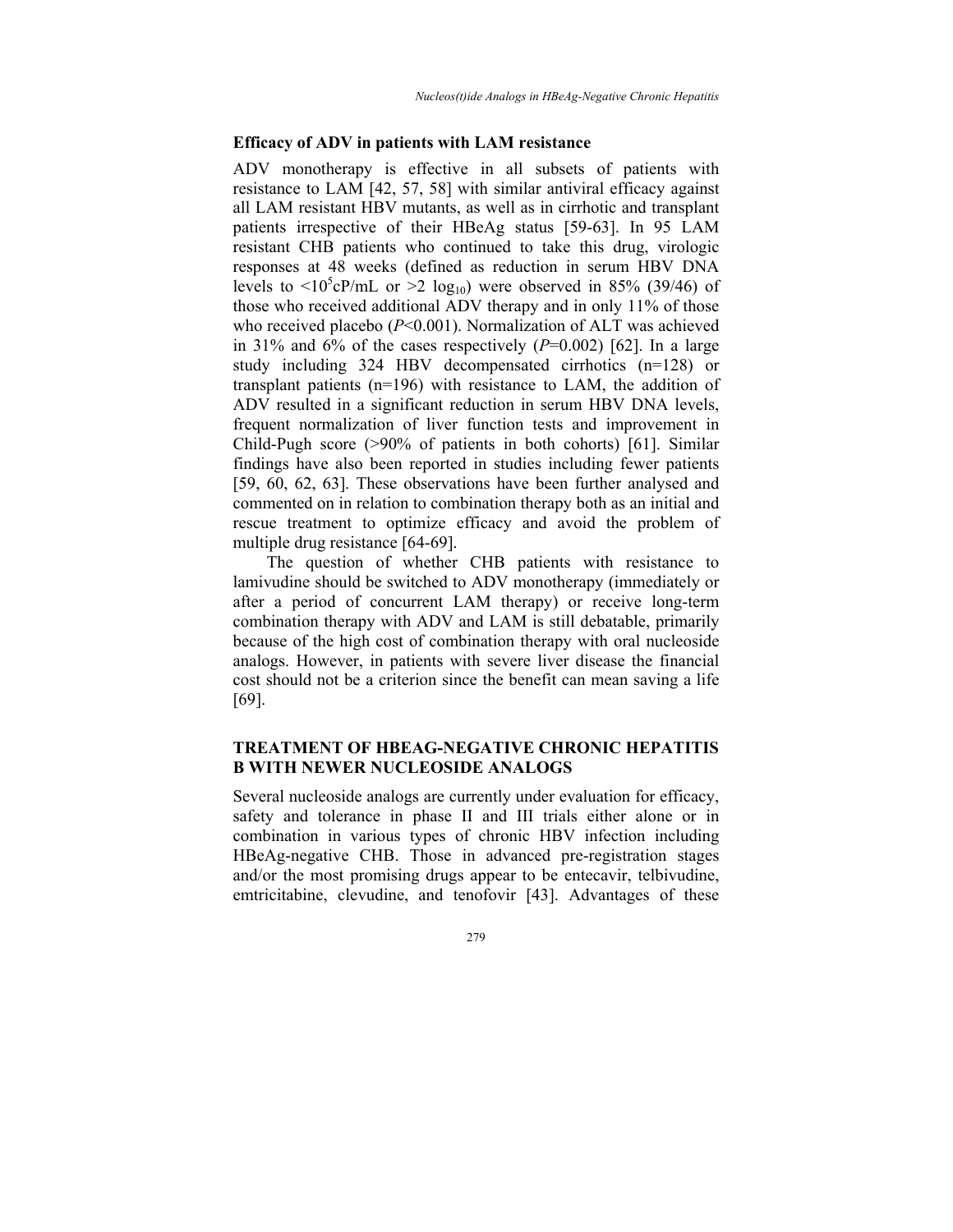newer compounds over LAM and ADV in the short- and long-term treatment of CHB have been claimed on the basis of more profound and more rapid [6, 55] suppression of HBV replication. However, the actual frequency of HBV resistance during long-term administration of the newer nucleoside analogs is still unknown; but a resistance threshold as high as that of adefovir cannot be really expected. Moreover the resistance profile of most new nucleoside analogs does not appear to be much different from that of LAM, and, therefore, cross-resistance in the treatment of lamivudune failures should be anticipated. Finally the antiviral efficacy of entecavir in LAM resistant mutants has been reported to be associated with baseline YMDD mutations [22] while telbivudine has been found to be inactive against rt M204I which is the predominant LAM mutant in HBeAg-negative CHB genotype D [47].

### **CONCLUDING REMARKS**

The combination of a high rate of HBV replication with a slow death rate of HBV infected hepatocytes suggests that in chronic HBV infection, long-term treatment with potent antiviral agents will usually be required. This seems to be particularly true for HBeAg-negative chronic hepatitis B where the success of finite courses of interferonalpha therapy has been limited [12, 13, 55] Treatment with the currently available nucleoside analogs has clearly confirmed that this is indeed the case. However, long-term nucleoside analog treatment, though initially quite effective in most HBeAg-negative patients, now faces the problem of a progressive decrease in efficacy because of the development of high rates of HBV resistance. In HBeAg-negative CHB patients, long-term monotherapy with lamivudine the first oral nucleoside analog approved for the treatment of HBV infection, only remains effective for more than 3 years in 30-40% of treated patients. Virologic and biochemical breakthroughs during long-term LAM treatment in HBeAg-negative CHB, destroy the benefit gained during the earlier periods of treatment. Moreover, such breakthroughs and relapses can be quite severe and even life threatening, particularly in patients with advanced liver disease and overt cirrhosis, thus raising major concerns on the suitability of long-term LAM therapy in such clinical settings. Long-term monotherapy with adefovir dipivoxil (ADV, Hepsera), the second nucleoside analog approved for the treatment of hepatitis B, is effective in more than two thirds of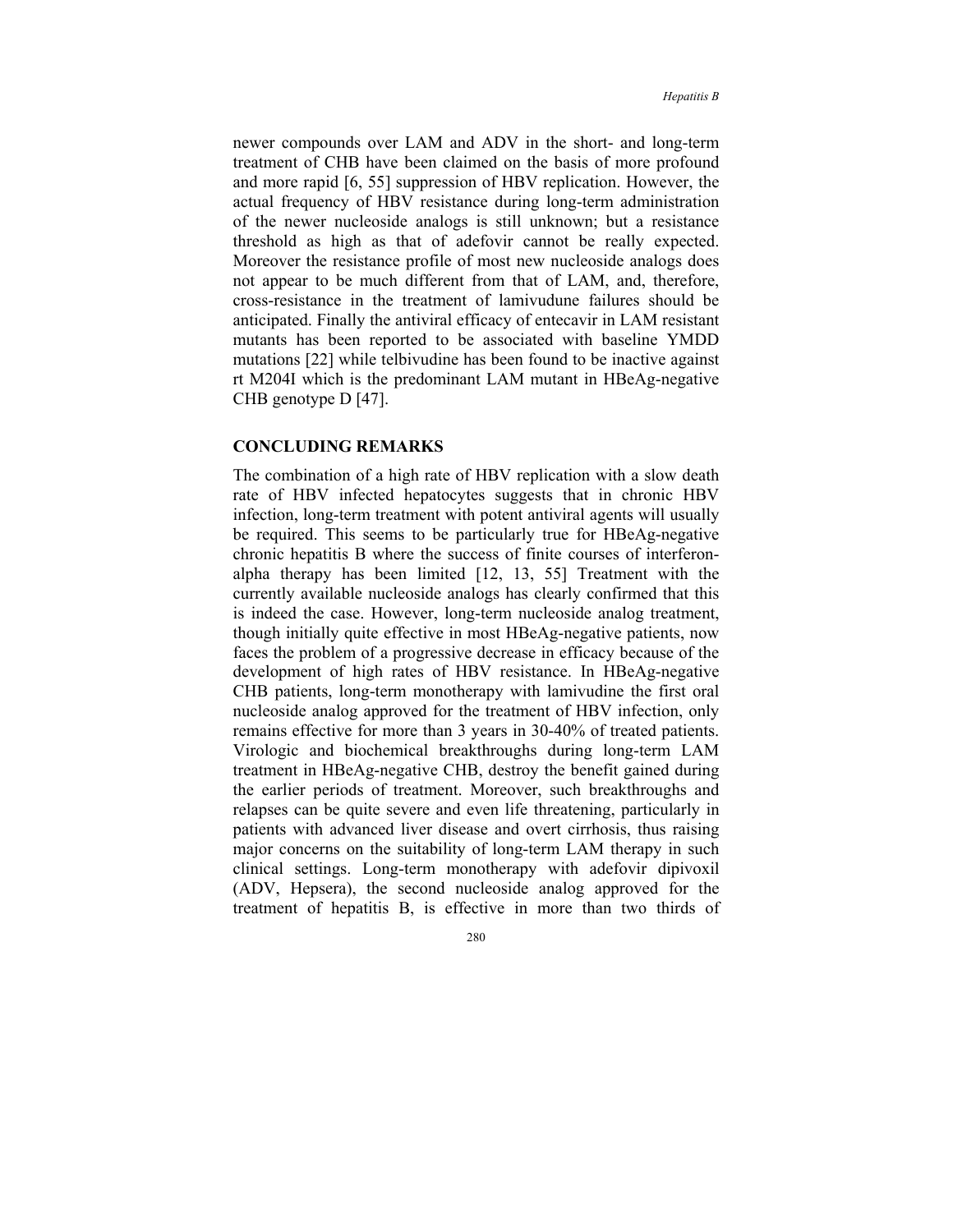HBeAg-negative patients with CHB at least for the first 3-4 years with rare and delayed appearance of HBV resistance . Moreover it has been shown to be effective against both wild type and LAM-resistant HBV strains as well as against all HBV genotypes either with a positive or negative HBeAg phenotype [65]. Currently the high cost of ADV remains its major drawback, otherwise it would already have completely replaced the use of LAM in most parts of the world and in all settings of HBeAg-negative chronic viral B liver disease. However, based on the lessons learnt for the treatment of HIV infection, practicing clinicians know that the use of "monotherapy" with any nucleoside analog is not the best way for a long-term/indefinite suppression of HBV replication. Combinations of drugs with complementary mechanisms of antiviral activity and different HBV resistance profiles [66, 67] (such as adefovir or tenofovir in combination with telbivudine or entecavir or lamivudine or emtricitabine) may soon prevent the development of HBV resistance and/or induce sustained virologic responses.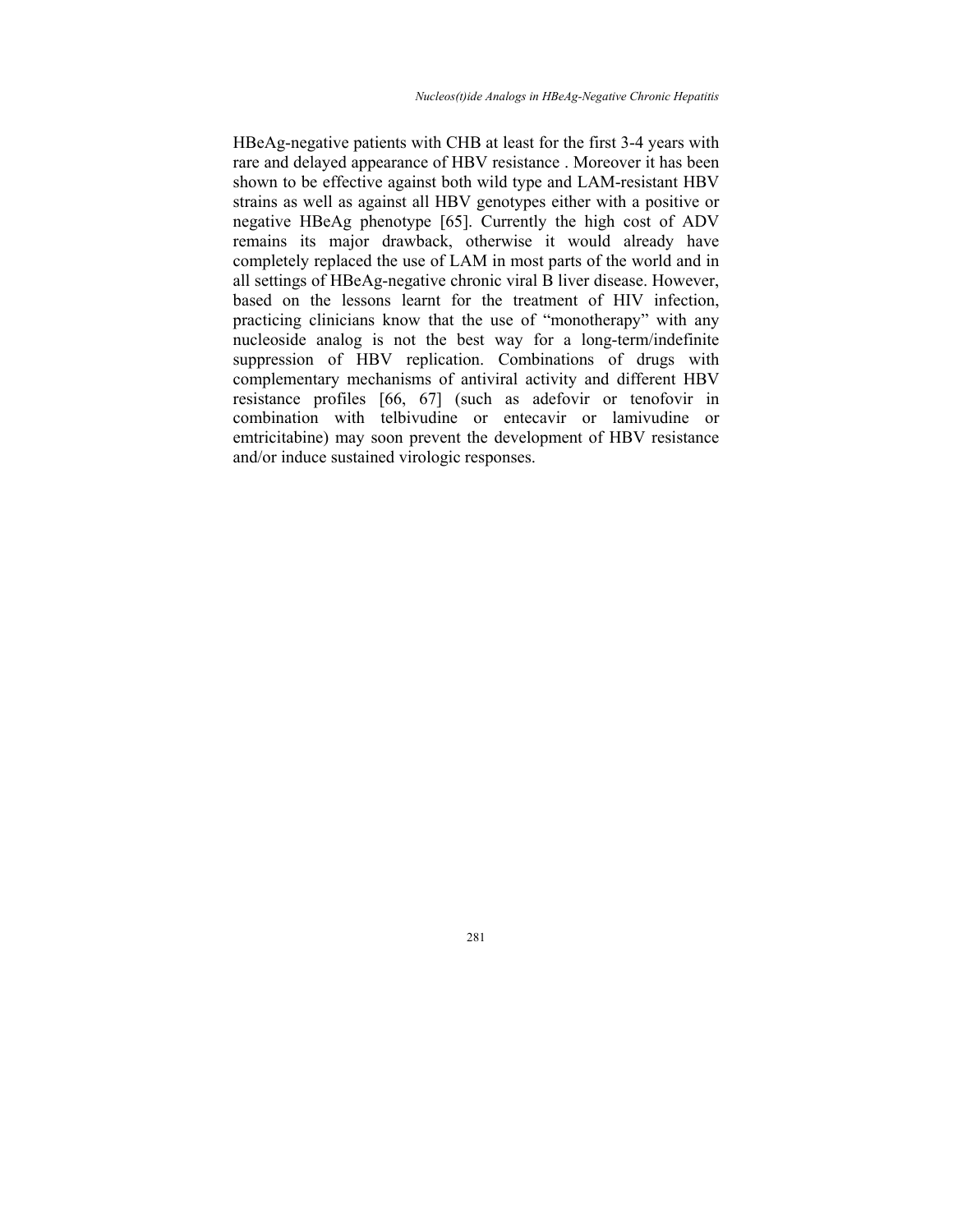### **REFERENCES**

- 1. Hadziyannis SJ, Lieberman HM, Karvountzis GG, Shafritz DA. Analysis of liver disease, nuclear HBcAg, viral replication, and hepatitis B virus DNA in liver and serum of HBeAg vs. anti-HBe positive carriers of hepatitis B virus. Hepatology 1983;3:656-662.
- 2. Bonino F, Rosina F, Rizzetto M, Rizzi R, Chiaberge E, Tardanico R, Callea F, Verme G. Chronic hepatitis in HBsAg carriers with serum HBV-DNA and anti-HBe. Gastroenterology 1986;90:1268-1273.
- 3. Hadziyannis SJ. Hepatitis Be antigen negative chronic hepatitis B. From clinical recognition to pathogenesis and treatment. Vir Hep Rev 1995;1:7-36.
- 4. Brunetto MR, Oliveri F, Colombatto P, Capalbo M, Barbera C, Bonino F. Treatment of chronic anti-HBe-positive hepatitis B with interferon-alpha. J Hepatol 1995;22:S42-S44.
- 5. Hoofnagle JH, di Bisceglie AM. The treatment of chronic viral hepatitis. N Engl J Med 1997;336:347-356.
- 6. Karayiannis P. Hepatitis B virus: old, new and future approaches to antiviral treatment. J Antimicrob Chemother 2003;51:761-785.
- 7. Lok AS, Heathcote EJ, Hoofnagle JH. Management of hepatitis B: 2000 summary of a workshop. Gastroenterology 2001;120:1828-1853.
- 8. Hadziyannis SJ. Interferon alpha therapy in HBeAg-negative chronic hepatitis B: new data in support of long-term efficacy. J Hepatol 2002;36:280-282.
- 9. Carman WF, Jacyna MR, Hadziyannis S, Karayiannis P, McGarvey MJ, Makris A, Thomas HC. Mutation preventing formation of hepatitis Be antigen in patients with chronic hepatitis B infection. Lancet 1989;2:588-591.
- 10. Brunetto MR, Giarin MM, Oliveri F, Chiaberge E, Baldi M, Alfarano A, Serra A, Saracco G, Verme G, Will H. Wild-type and e antigen-minus hepatitis B viruses and course of chronic hepatitis. Proc Natl Acad Sci USA 1991;88:4186-4190.
- 11. Okamoto H, Tsuda F, Akahane Y, Sugai Y, Yoshiba M, Moriyama K, Tanaka T, Miyakawa Y, Mayumi M. Hepatitis B virus with mutations in the core promoter for an e antigen-negative phenotype in carriers with antibody to e antigen. J Virol 1994;68:8102-8110.
- 12. Hadziyannis SJ, Vassilopoulos D. Hepatitis Be antigen-negative chronic hepatitis B. Hepatology 2001;34:617-624.
- 13. Lok AS, McMahon BJ. Chronic hepatitis B. Hepatology 2001;34:1225-1241.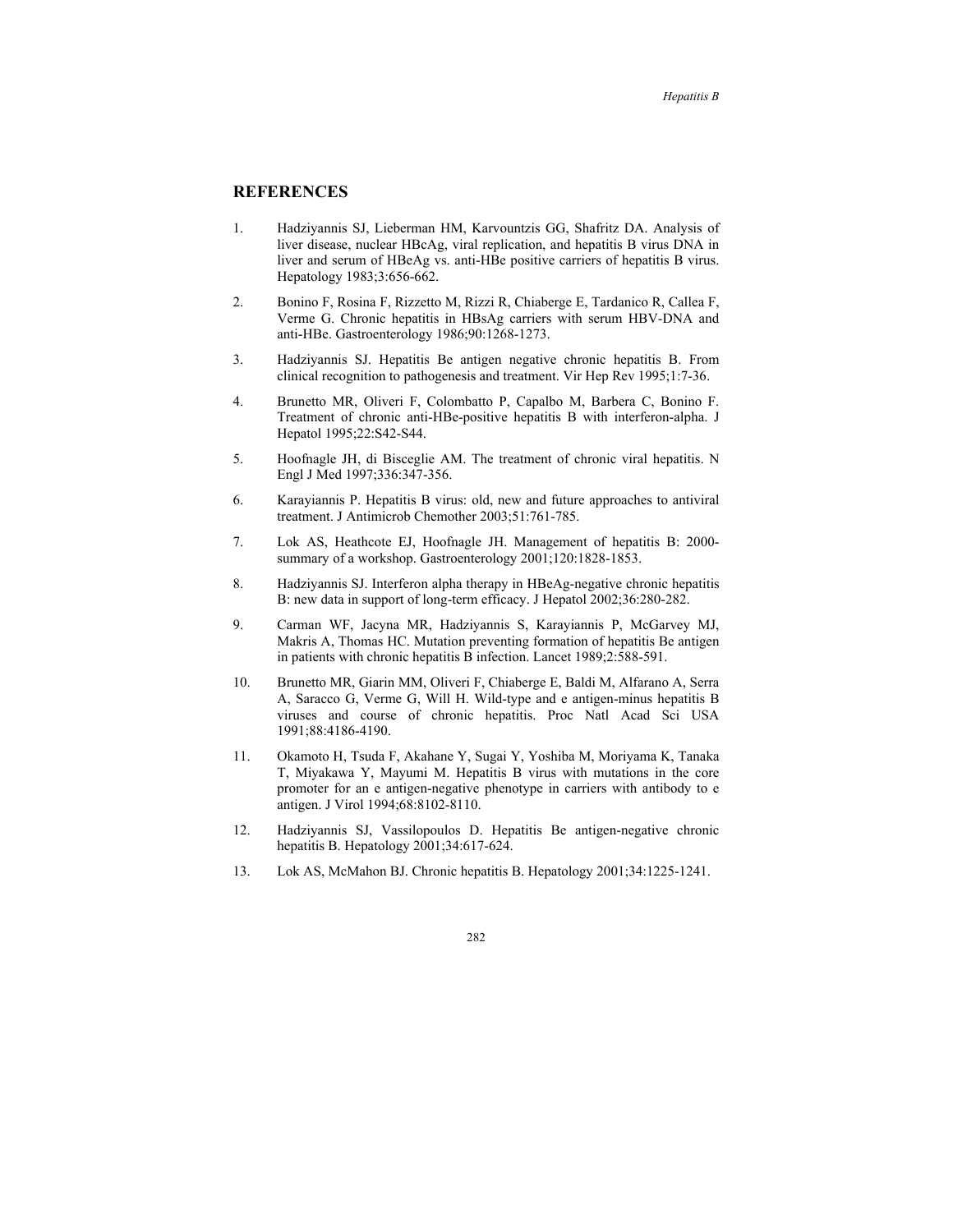- 14. Funk ML, Rosenberg DM, Lok AQS. World-wide epidemiology of HBeAgnegative chronic hepatitis B and associated precore and core promoter variants. J Viral Hepat 2002;9:52-61.
- 15. Lindh M, Andersson AS, Gusdal A. Genotypes, nt 1858 variants, and geographic origin of hepatitis B virus-large-scale analysis using a new genotyping method. J Infect Dis 1997;175:1285-1293.
- 16. Manesis EK, Hadziyannis SJ. Interferon alpha treatment and retreatment of hepatitis Be antigen-negative chronic hepatitis B. Gastroenterology 2001; 121:101-109.
- 17. Brunetto MR, Oliveri F, Coco B, Leandro G, Colombatto P, Gorin JM, Bonino F. Outcome of anti-HBe positive chronic hepatitis B in alphainterferon treated and untreated patients: a long-term cohort study. J Hepatol 2002;36:263-270.
- 18. Lampertico P, Del Ninno E, Vigano M, Romeo R, Donato MF, Sablon E, Morabito A, Colombo M. Long-term suppression of hepatitis Be antigennegative chronic hepatitis B by 24-month interferon therapy. Hepatology 2003;37:756-763.
- 19. Cooksley WG, Piratvisuth T, Lee SD, Mahachai V, Chao YC, Tanwandee T, Chutaputti A, Chang WY, Zahm FE, Pluck N. Peginterferon alpha-2a (40 kDa): an advance in the treatment of hepatitis Be antigen-positive chronic hepatitis B. J Viral Hepat 2003;10:298-305.
- 20. Tassopoulos NC, Volpes R, Pastore G, Heathcote J, Buti M, Goldin RD, Hawley S, Barber J, Condreay L, Gray DF. Efficacy of lamivudine in patients with hepatitis Be antigen-negative/hepatitis B virus DNA-positive (precore mutant) chronic hepatitis B. Lamivudine Precore Mutant Study Group. Hepatology 1999;29:889-896.
- 21. Hadziyannis SJ, Tassopoulos NC, Heathcote EJ, Chang TT, Kitis G, Rizzetto M, Marcellin P, Lim SG, Goodman Z, Wulfsohn MS, Xiong S, Fry J, Brosgart CL; Adefovir Dipivoxil 438 Study Group. Adefovir dipivoxil for the treatment of hepatitis Be antigen-negative chronic hepatitis B. N Engl J Med 2003;348:800-807.
- 22. Chang TT, Hadziyannis S, Cianciara J, Rizzetto M, Schiff E, Pastore G, Klesczenski K, Danisky G, DeHertogh D, Hindes R. Sustained viral load and ALT reduction following 48 weeks of entecavir treatment in subjects with chronic hepatitis B who have failed lamivudine. Hepatology 2002;36:300A.
- 23. Lai CL, Leung NWY, Teo EK, Tong M, Wongt F, Hann HW, Han S, Poynard T, Myers M, Chao G, Lloyd D, Brown N. Results of a one-year international phase IIb comparative trial of telbivudine, lamivudine and the combination in patients with chronic hepatitis B. Hepatology 2003;38:262A.
- 24. Bryant ML, Bridges EG, Placidi L, Faraj A, Loi AG, Pierra C, Dukhan D, Gosselin G, Imbach JL, Hernandez B, Juodawlkis A, Tennant B, Korba B, Cote P, Marion P, Cretton-Scott E, Schinazi RF, Sommadossi JP. Antiviral L-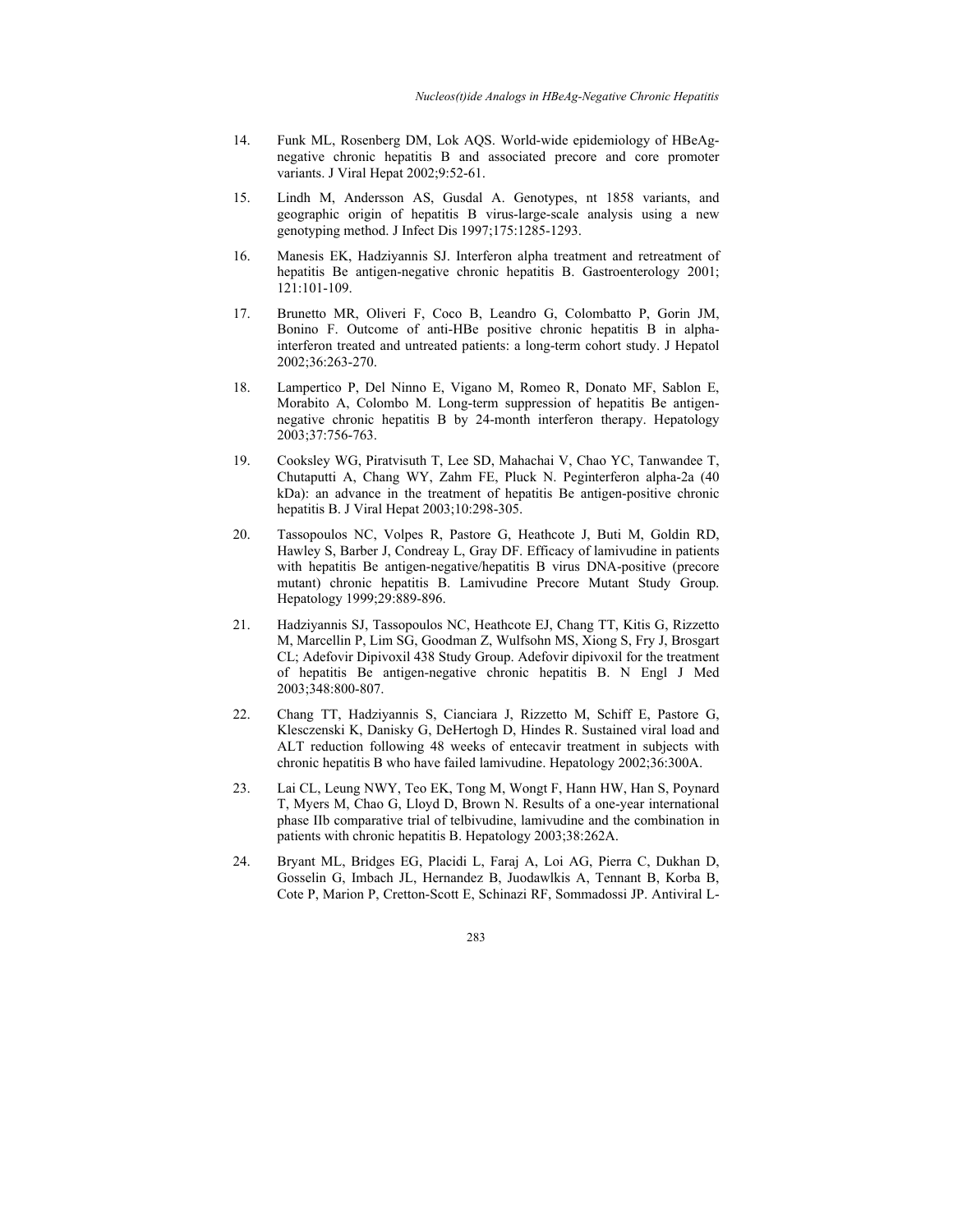nucleosides specific for hepatitis B virus infection. Antimicrob Agents Chemother 2001;45:229-235.

- 25. Addison WR, Walters KA, Wong WW, Wilson JS, Madej D, Jewell LD, Tyrrell DL. Half-life of the duck hepatitis B virus covalently closed circular DNA pool in vivo following inhibition of viral replication. J Virol 2002;76:6356-6363.
- 26. Papatheodoridis GV, Hadziyannis SJ. Review article: current management of chronic hepatitis B. Aliment Pharmacol Ther 2004;19:25-37.
- 27. Keeffe EB, Dieterich DT, Han SH, Jacobson IM, Martin P, Schiff ER, Tobias H, Wright TL. A treatment algorithm for the management of chronic hepatitis B virus infection in the United States. Clin Gastroenterol Hepatol 2004;2:87- 106.
- 28. Hadziyannis S, Tassopoulos N, Heathcote E, Chang TT, Kittis G, Rizzetto M, Marcellin P, Lim SG, Chen SS, Wulfsohn M, Wollman M, Frei J, Brosgart C. Two year results from a double-blind, randomized, placebo-controlled study of adefovir dipivoxil (ADV) for presumed precore mutant chronic hepatitis B. J Hepatol 2003;38:143A.
- 29. Conjeevaram HS, Lok AS. Management of chronic hepatitis B. J Hepatol 2003;38:S90-S103.
- 30. Hadziyannis SJ, Bramou T, Alexopoulou A, Makris A. Immunopathogenesis and natural course of anti-HBe positive chronic hepatitis with replicating B virus. In: Hollinger FB, Lemon SM, Margolis HS, editors. Viral hepatitis and liver disease. Baltimore, MD: Williams & Wilkins 1991:673-676.
- 31. Brunetto MR, Oliveri F, Colombatto P, Coco B, Ciccorossi P, Bonino F. Treatment of HBeAg-negative chronic hepatitis B with interferon or pegylated interferon. J Hepatol 2003;39:S164-S167.
- 32. Manesis EK, Papatheodoridis GV, Sevastianos V, Cholongitas E, Papaioannou C, Hadziyannis SJ. Significance of hepatitis B viremia levels determined by a quantitative polymerase chain reaction assay in patients with hepatitis Be antigen-negative chronic hepatitis B virus infection. Am J Gastroenterol 2003;98:2261-2267.
- 33. Chu CJ, Hussain M, Lok AS. Quantitative serum HBV DNA levels during different stages of chronic hepatitis B infection. Hepatology 2002;36:1408- 1415.
- 34. Naoumov NV, Schneider R, Grotzinger T, Jung MC, Miska S, Pape GR, Will H. Precore mutant hepatitis B virus infection and liver disease. Gastroenterology 1992;102:538-543.
- 35. Papatheodoridis GV, Manesis E, Hadziyannis SJ. The long-term outcome of interferon-alpha treated and untreated patients with HBeAg-negative chronic hepatitis B. J Hepatol 2001;34:306-313.
- 36. Santantonio T, Mazzola M, Iacovazzi T, Miglietta A, Guastadisegni A, Pastore G. Long-term follow-up of patients with anti-HBe/HBV DNA-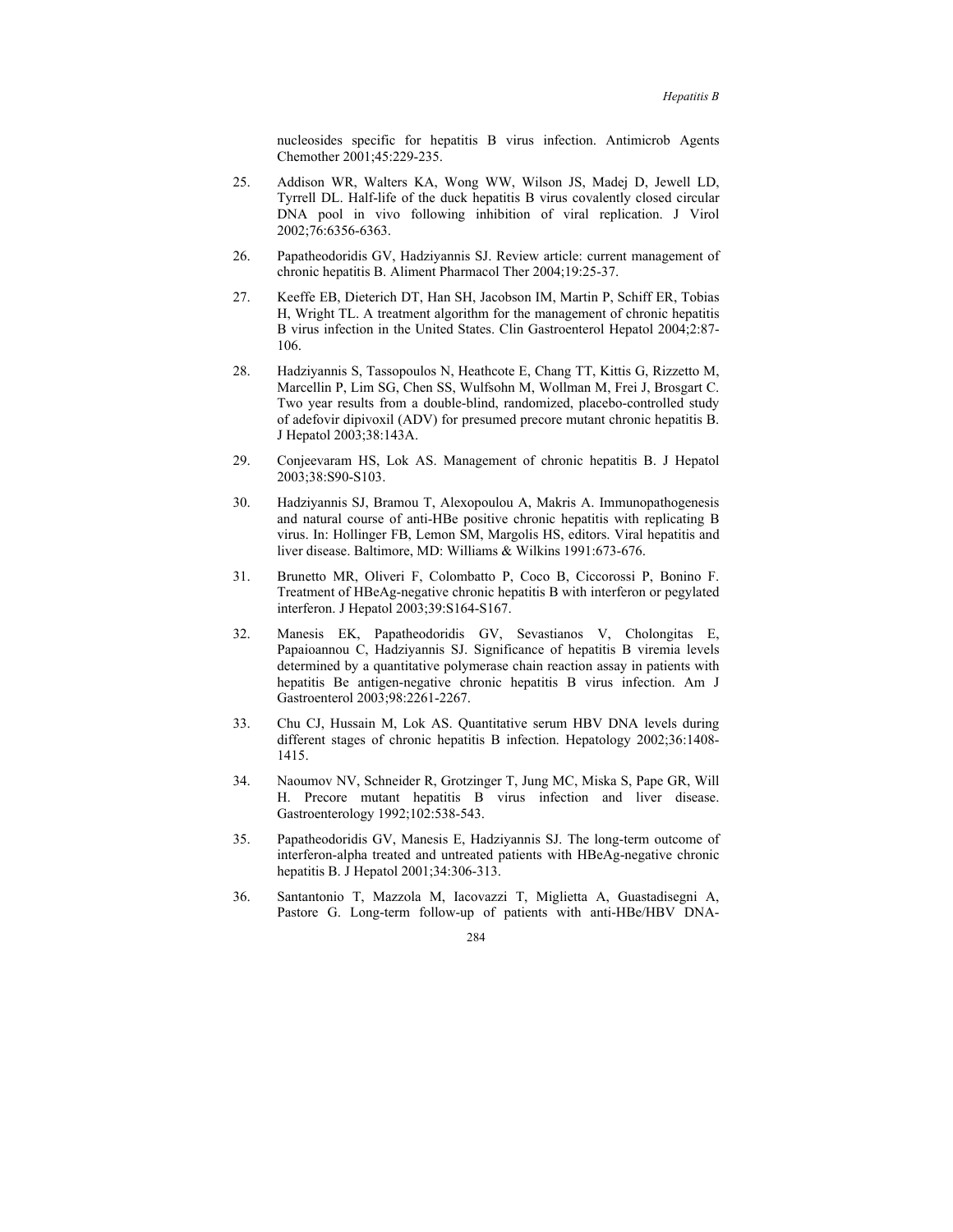positive chronic hepatitis B treated for 12 months with lamivudine. J Hepatol 2000;32:300-306.

- 37. Hadziyannis SJ, Papatheodoridis GV, Dimou E, Laras A, Papaioannou C. Efficacy of long-term lamivudine monotherapy in patients with hepatitis Be antigen-negative chronic hepatitis B. Hepatology 2000;32:847-851.
- 38. Rizzetto M, Marzano A, Lagget M. Treatment of hepatitis Be antigen-negative chronic hepatitis B with lamivudine. J Hepatol 2003;39:S168-S171.
- 39. Hadziyannis S, Tassopoulos N, Chang TT, Heathcote J, Kittis G, Rizzetto M, Marcellin P, Lim SG, Chen SS, Arterburn S, Ma J, Xiong S, Wollman M, James C, Currie G, Brosgart CL. Three year study of adefovir dipivoxil (ADV) demonstrates sustained efficacy in presumed precore mutant chronic hepatitis B (CHB) patients in a long-term safety and efficacy study (LTSES). J Hepatol 2004;40:17.
- 40. Qi X, Snow A, Thibault V, Zhu Y, Curtis M, Hadziyannis SJ, Brosgart C, Currie G, Arterburn S, Gibbs CS, Miller MD, Xiong S. Long-term incidence of adefovir dipivoxil (ADV) resistance in chronic hepatitis B (CHB) patients after 144 weeks of therapy. J Hepatol 2004;40:20.
- 41. Marcellin P, Lau GKK, Bonino F, Farci P, Hadziyannis S, Jin R Piratvisuth T, Germanidis G, Pluck N. Peginterferon alfa-2A (40KD) (PEGASYS®) monotherapy is more effective than lamivudine monotherapy in the treatment of HBeAg-negative chronic hepatitis B: 72-week results from a phase III, partially double-blind study of PEGASYS® alone vs. PEGASYS® plus lamivudine vs. lamivudine. J Hepatol 2004;40:34.
- 42. Hadziyannis SJ, Papatheodoridis GV, Vassilopoulos D. Treatment of HBeAgnegative chronic hepatitis B. Semin Liver Dis 2003;121:101-109.
- 43. Pawlotsky JM. Molecular diagnosis of viral hepatitis. Gastroenterology 2002;122:1554-1568.
- 44. Jarvis B, Faulds D. Lamivudine: A review of its therapeutic poential in chronic hepatitis B. Drugs 1999;58:101-141.
- 45. Tassopoulos N, Volpes R, Pastore G, Heathcote J, Buti M, Gray DF, Barber J, Hawley S. Post lamivudine treatment follow-up of patients with HBeAgnegative chronic hepatitis. Br J Hepatol 1999;30:117.
- 46. Santantonio T, Mazzola M, Iacovazzi T, Miglietta A, Guastadisegni A, Pastore G. Long-term follow-up of patients with anti-HBe/HBV DNA positive chronic hepatitis B treated for 12 months with lamivudine. J Hepatol 2000;32:300-306
- 47. Papatheodoridis GV, Dimou E, Laras A, Papadimitropoulos V, Hadziyannis SJ. Course of virologic breakthroughs under long-term lamivudine in HBeAgnegative HBV liver disease. Hepatology 2002;36:219-126
- 48. Nicoll AJ, Colledge DL, Toole JJ, Angus PW, Smallwood RA, Locarnini SA. Inhibition of duck hepatitis B virus replication by 9-(2-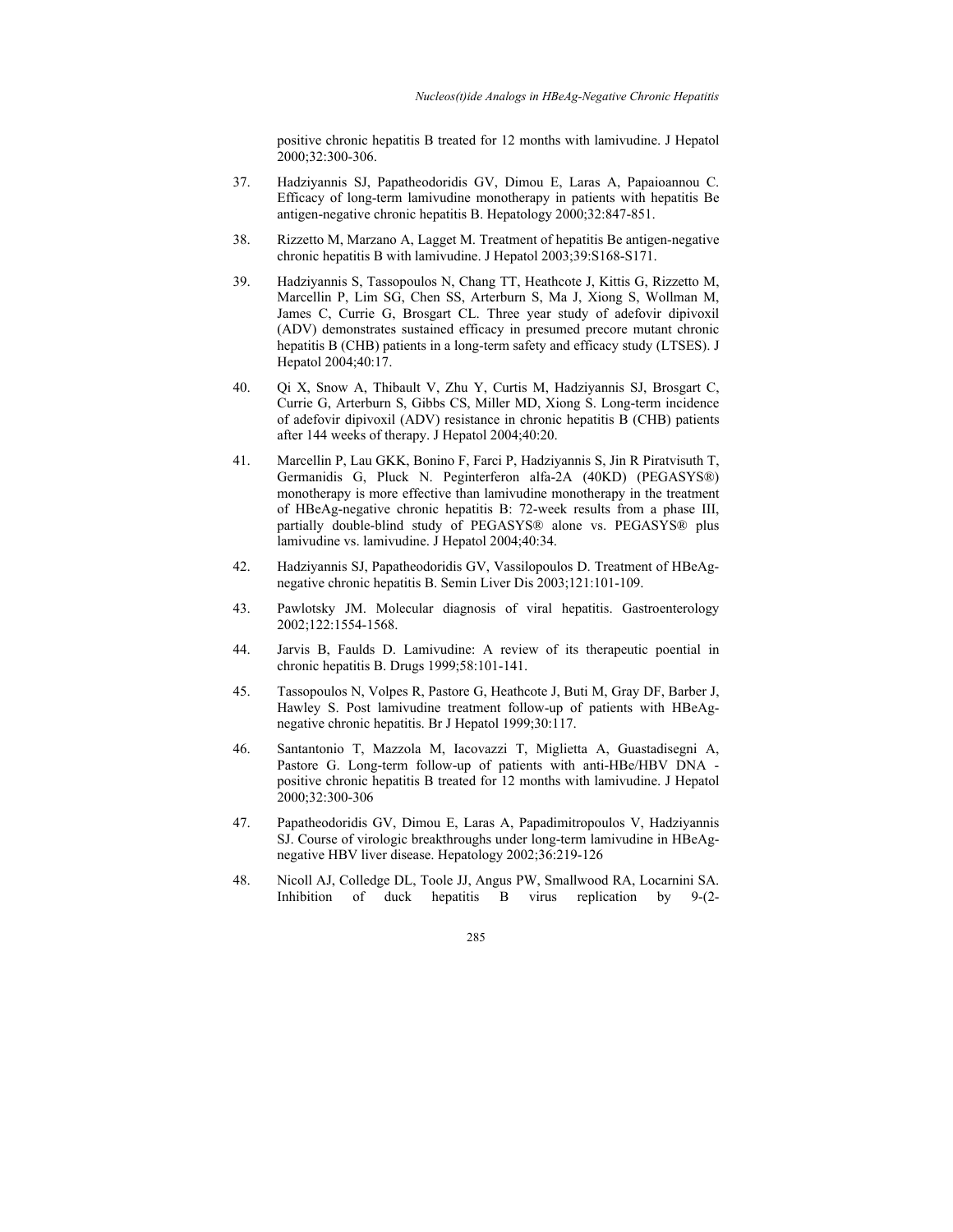phosphonylmethoxyethyl) adenine, an acyclic phosphonate nucleoside analogue. Antimicrobial Agents and Chemotherapy 1998;42:3130-3135.

- 49. Cullen JM, Li DH, Brown C, Eisenberg EJ, Cundy KC, Wolfe J, Toole J, Gibbs C. Antiviral efficacy and pharmacokinetics of oral adefovir dipivoxil in chronically woodchuck hepatitis virus-infected woodchucks. Antimicrobial Agents and Chemotherapy 2001;45:2740-2745.
- 50. Yu AS, Keeffe EB. Nucleoside analogues and other antivirals for treatment of hepatitis B in the peritransplant period. Clin Liver Dis 2003;7:551-572.
- 51. Holy A, Votruba I, Metra A, Cerny J, Vesely J, Vlach J, Sediva P, Rosenberg I, Otmar M, Hrebabecky H. Acyclic nucleotide analogues: synthesis, antiviral activity and inhibitory effects on some cellular and virus-encoded enzymes in vitro. Antiviral Res 1990;23:295-311.
- 52. Marcellin P, Chang TT, Lim SG, Tong MJ, Sievert W, Shiffman ML, Jeffers L, Goodman Z, Wulfsohn MS, Xiong S, Fry J, Brosgart CL; Adefovir Dipivoxil 437 Study Group. Adefovir dipivoxil for the treatment of hepatitis B antigen-positive chronic hepatitis B. N Engl J Med 2003;348:808-816.
- 53. Mailliard ME, Gollan JL. Suppressing hepatitis B without resistance so far, so good. New Engl J Med 2003;348:848-850.
- 54. Knight W, Hayashi S, Benhamou Y, Currie G, Ebrahimi R, Gill S, Fry J, Kearney B, Brosgart C. Dosing guidelines for adefovir dipivoxil in the treatment of HBV infected patients with renal or hepatic impairment. J Hepatol 2002;36:136.
- 55. Dusheiko G. Adefovir dipivoxil for the treatment of HBeAg-positive chronic hepatitis B: a review of the major clinical studies. J Hepatol 2003;39:S116- S123.
- 56. Xiong S, Yang H, Westland CE, Delaney WE, Colledge D, Bartholomeusz A, Thibault V, Benhamou Y, Anguo P, Wulfsohn M, Gibbs CS, Fry J, Brosgart C, Locarnini S. Resistance surveillance of HBeAg- chronic hepatitis B (CHB) patients treated for two years with adefovir dipivoxil (ADV). J Hepatol 2003;38:182.
- 57. Zoulim F, Trepo C, Poynard T, Pol S, Zarski JP, Marcellin P, Beaugrand M, Stitruk V, Trylesinski A, Kleber K, Van Doren S, Brosgart C. Adefovir dipivoxil (ADV) for the treatment of patients with chronic hepatitis B (CHB) failing lamivudine (LAM) therapy. J Hepatol 2003;38:184.
- 58. Westland CE, Yang H, Namimi H, Lama N, Gibbs CS, Miller MD, Fry J, Brosgart C, Xiong S. Comparison of anti-HBV activity of adefovir against different lamivudine-resistant HBV strains in vitro and in liver transplant patients. Hepatology 2001;34:446A.
- 59. Perrillo R, Schiff E, Yoshida E, Statler A, Hirsch K, Wright T, Gutfreund K, Lamy P, Murray A. Adefovir dipivoxil for the treatment of lamivudineresistant hepatitis B mutants. Hepatology 2000;32:129-134.